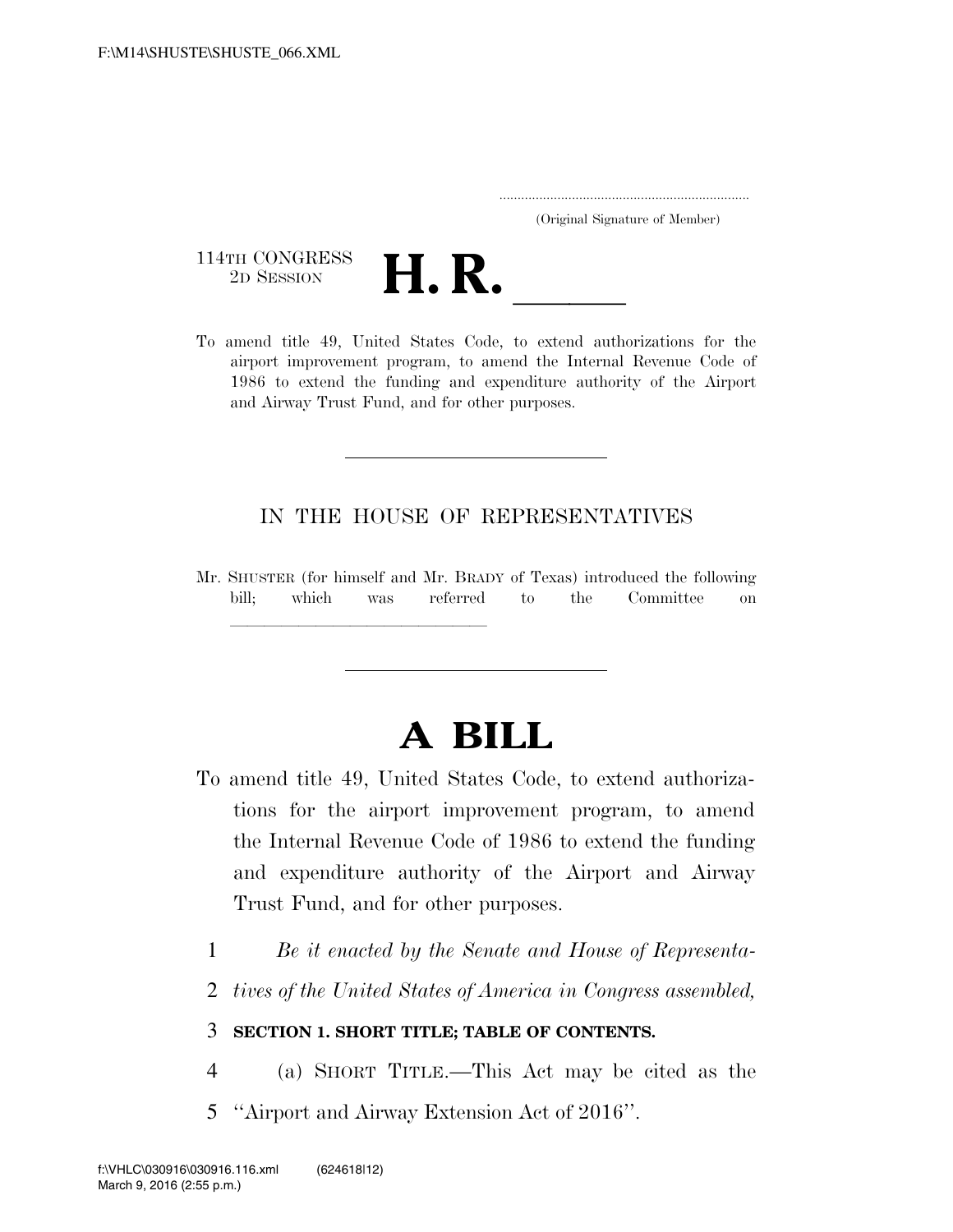# 1 (b) TABLE OF CONTENTS.—The table of contents for

#### 2 this Act is as follows:

Sec. 1. Short title; table of contents.

#### TITLE I—AIRPORT AND AIRWAY PROGRAMS

- Sec. 101. Extension of airport improvement program.
- Sec. 102. Extension of expiring authorities.
- Sec. 103. Federal Aviation Administration operations.
- Sec. 104. Air navigation facilities and equipment.
- Sec. 105. Research, engineering, and development.
- Sec. 106. Funding for aviation programs.
- Sec. 107. Essential air service.

#### TITLE II—REVENUE PROVISIONS

Sec. 201. Expenditure authority from Airport and Airway Trust Fund. Sec. 202. Extension of taxes funding Airport and Airway Trust Fund.

# 3 **TITLE I—AIRPORT AND AIRWAY**  4 **PROGRAMS**

## 5 **SEC. 101. EXTENSION OF AIRPORT IMPROVEMENT PRO-**

#### 6 **GRAM.**

7 (a) AUTHORIZATION OF APPROPRIATIONS.—

8 (1) IN GENERAL.—Section  $48103(a)$  of title 49, United States Code, is amended by striking ''and \$1,675,000,000 for the period beginning on October 1, 2015, and ending on March 31, 2016'' and insert- ing ''and \$2,645,218,579 for the period beginning on October 1, 2015, and ending on July 15, 2016''. (2) OBLIGATION OF AMOUNTS.—Subject to lim-

15 itations specified in advance in appropriation Acts, 16 sums made available pursuant to the amendment 17 made by paragraph (1) may be obligated at any time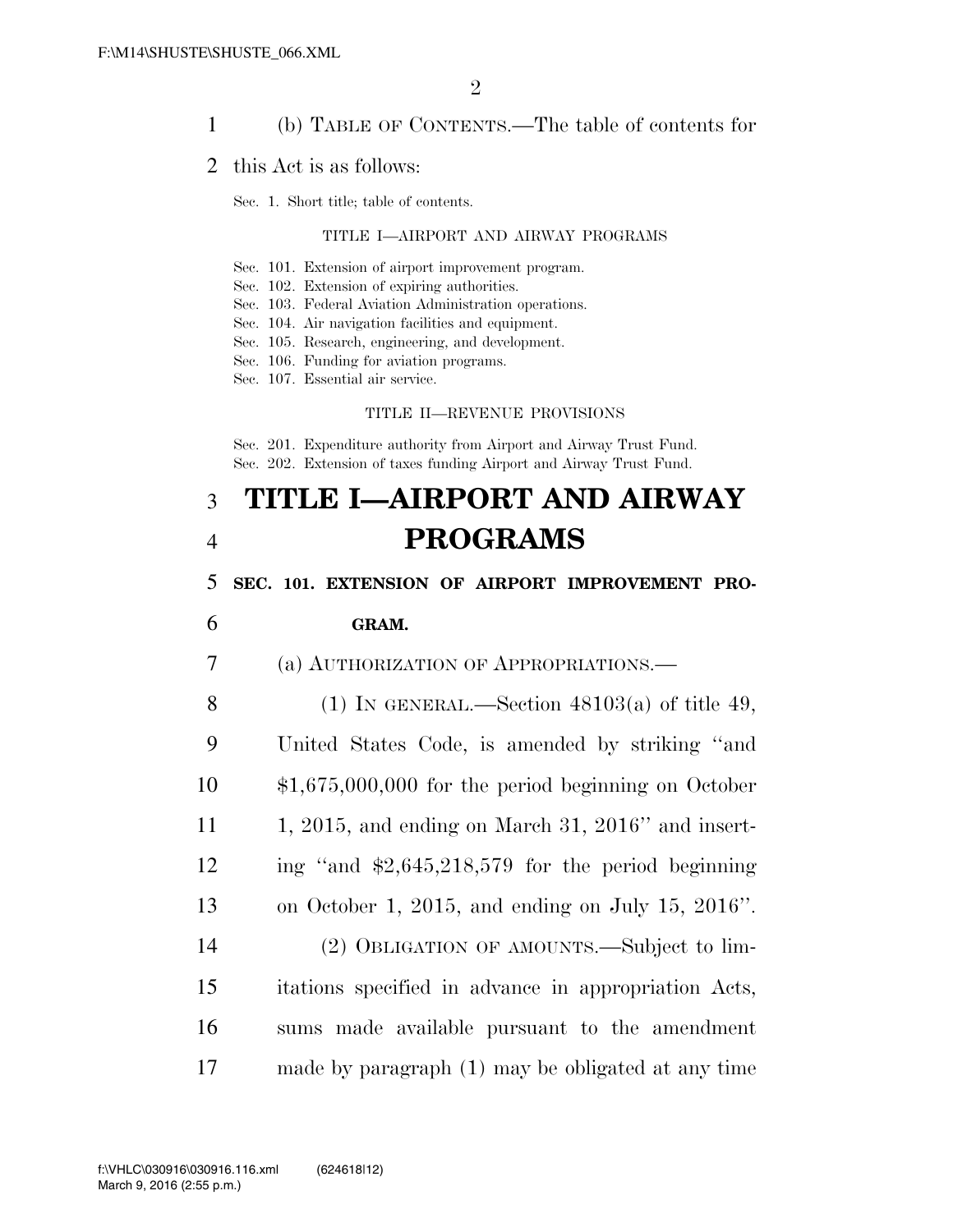|                | through September 30, 2016, and shall remain avail-    |
|----------------|--------------------------------------------------------|
| 2              | able until expended.                                   |
| 3              | PROGRAM IMPLEMENTATION.-For pur-<br>(3)                |
| $\overline{4}$ | poses of calculating funding apportionments and        |
| 5              | meeting other requirements under sections 47114,       |
| 6              | $47115, 47116,$ and $47117$ of title 49, United States |

 Code, for the period beginning on October 1, 2015, and ending on July 15, 2016, the Administrator of the Federal Aviation Administration shall—

 (A) first calculate such funding apportion- ments on an annualized basis as if the total amount available under section 48103 of such title for fiscal year 2016 were \$3,350,000,000; and

15 (B) then reduce by 21 percent— (i) all funding apportionments cal- culated under subparagraph (A); and 18 (ii) amounts available pursuant to sec- tions 47117(b) and 47117(f)(2) of such 20 title.

 (b) PROJECT GRANT AUTHORITY.—Section 47104(c) of title 49, United States Code, is amended in the matter preceding paragraph (1) by striking ''March 31, 2016,'' and inserting ''July 15, 2016,''.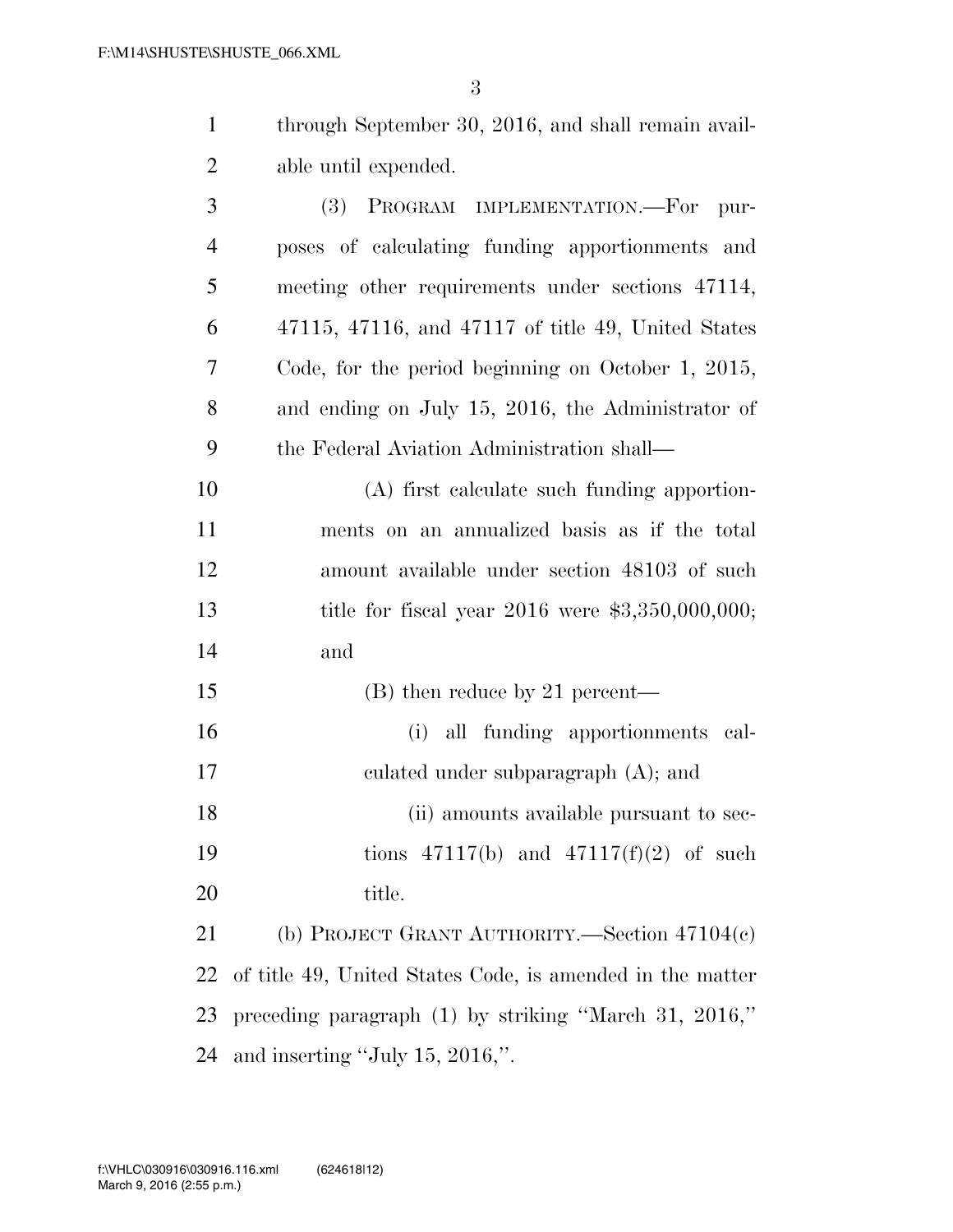# **SEC. 102. EXTENSION OF EXPIRING AUTHORITIES.**

2 (a) Section  $41743(e)(2)$  of title 49, United States Code, is amended in the first sentence by inserting ''and \$3,948,087 for the period beginning on October 1, 2015, and ending on July 15, 2016,'' before ''to carry out this section''.

7 (b) Section  $47107(r)(3)$  of title 49, United States Code, is amended by striking ''April 1, 2016'' and insert-ing ''July 16, 2016''.

 (c) Section 47115(j) of title 49, United States Code, is amended by striking ''March 31, 2016'' and inserting ''July 15, 2016''.

13 (d) Section  $47124(b)(3)(E)$  of title 49, United States Code, is amended by striking ''and not more than \$5,175,000 for the period beginning on October 1, 2015, and ending on March 31, 2016,'' and inserting ''and not more than \$8,172,541 for the period beginning on October 1, 2015, and ending on July 15, 2016,''.

 (e) Section 47141(f) of title 49, United States Code, is amended by striking ''March 31, 2016'' and inserting ''July 15, 2016''.

 (f) Section 186(d) of the Vision 100—Century of Aviation Reauthorization Act (117 Stat. 2518) is amended by striking ''March 31, 2016,'' and inserting ''July 15, 2016,''.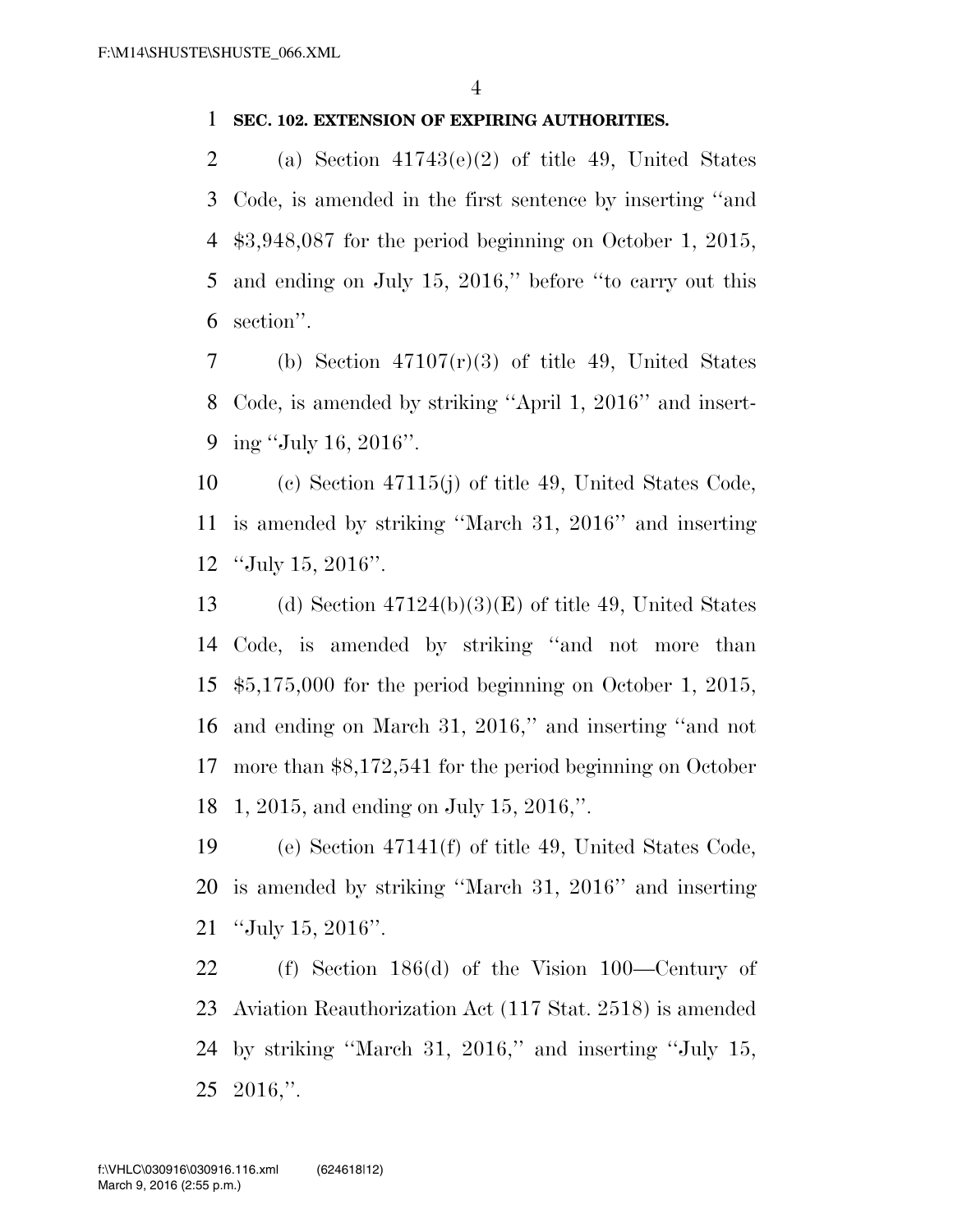(g) Section 409(d) of the Vision 100—Century of Aviation Reauthorization Act (49 U.S.C. 41731 note) is amended by striking ''March 31, 2016'' and inserting ''July 15, 2016''.

 (h) Section 411(h) of the FAA Modernization and Reform Act of 2012 (49 U.S.C. 42301 prec. note) is amended by striking ''March 31, 2016'' and inserting ''July 15, 2016''.

 (i) Section 822(k) of the FAA Modernization and Re- form Act of 2012 (49 U.S.C. 47141 note) is amended by striking ''March 31, 2016'' and inserting ''July 15, 2016''. (j) The amendments made by this section shall take effect on March 31, 2016.

 **SEC. 103. FEDERAL AVIATION ADMINISTRATION OPER-ATIONS.** 

 Section 106(k) of title 49, United States Code, is amended—

18 (1) by striking paragraph  $(1)(E)$  and inserting the following:

20 "(E) \$7,824,891,355 for the period begin-21 ning on October 1, 2015, and ending on July 15, 2016.''; and

 (2) in paragraph (3) by striking ''March 31, 2016,'' and inserting ''July 15, 2016,''.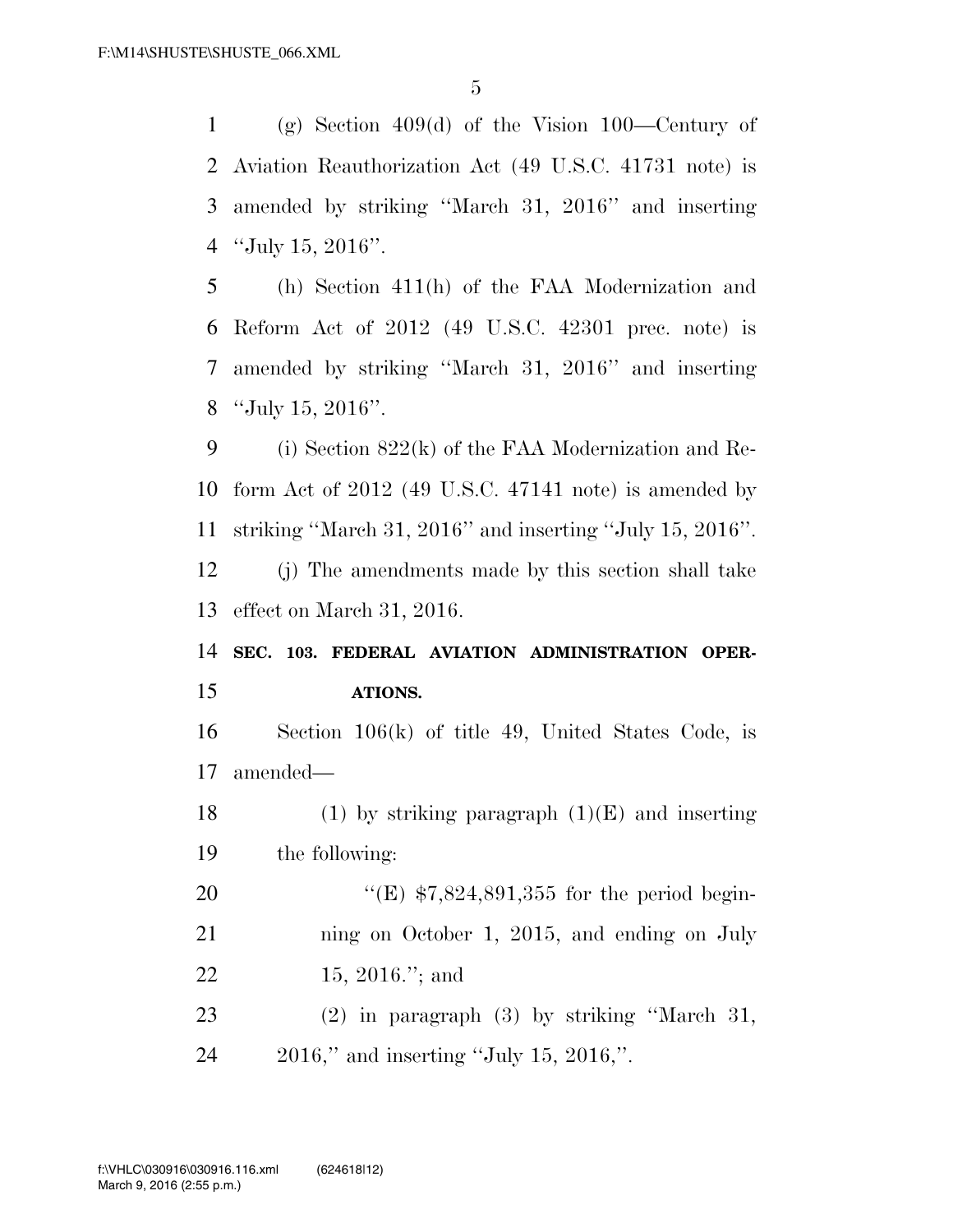# **SEC. 104. AIR NAVIGATION FACILITIES AND EQUIPMENT.**

 Section 48101(a)(5) of title 49, United States Code, is amended to read as follows:

4  $(5)$  \$2,254,357,923 for the period beginning on October 1, 2015, and ending on July 15, 2016.''.

# **SEC. 105. RESEARCH, ENGINEERING, AND DEVELOPMENT.**

 Section 48102(a)(9) of title 49, United States Code, is amended to read as follows:

9  $(9)$  \$131,076,503 for the period beginning on October 1, 2015, and ending on July 15, 2016.''.

# **SEC. 106. FUNDING FOR AVIATION PROGRAMS.**

 The budget authority authorized in this Act, includ- ing the amendments made by this Act, shall be deemed 14 to satisfy the requirements of subsections  $(a)(1)(B)$  and (a)(2) of section 48114 of title 49, United States Code, for the period beginning on October 1, 2015, and ending on July 15, 2016.

# **SEC. 107. ESSENTIAL AIR SERVICE.**

 Section 41742(a)(2) of title 49, United States Code, is amended by striking ''and \$77,500,000 for the period beginning on October 1, 2015, and ending on March 31, 2016,'' and inserting ''and \$138,183,060 for the period beginning on October 1, 2015, and ending on July 15, 2016,''.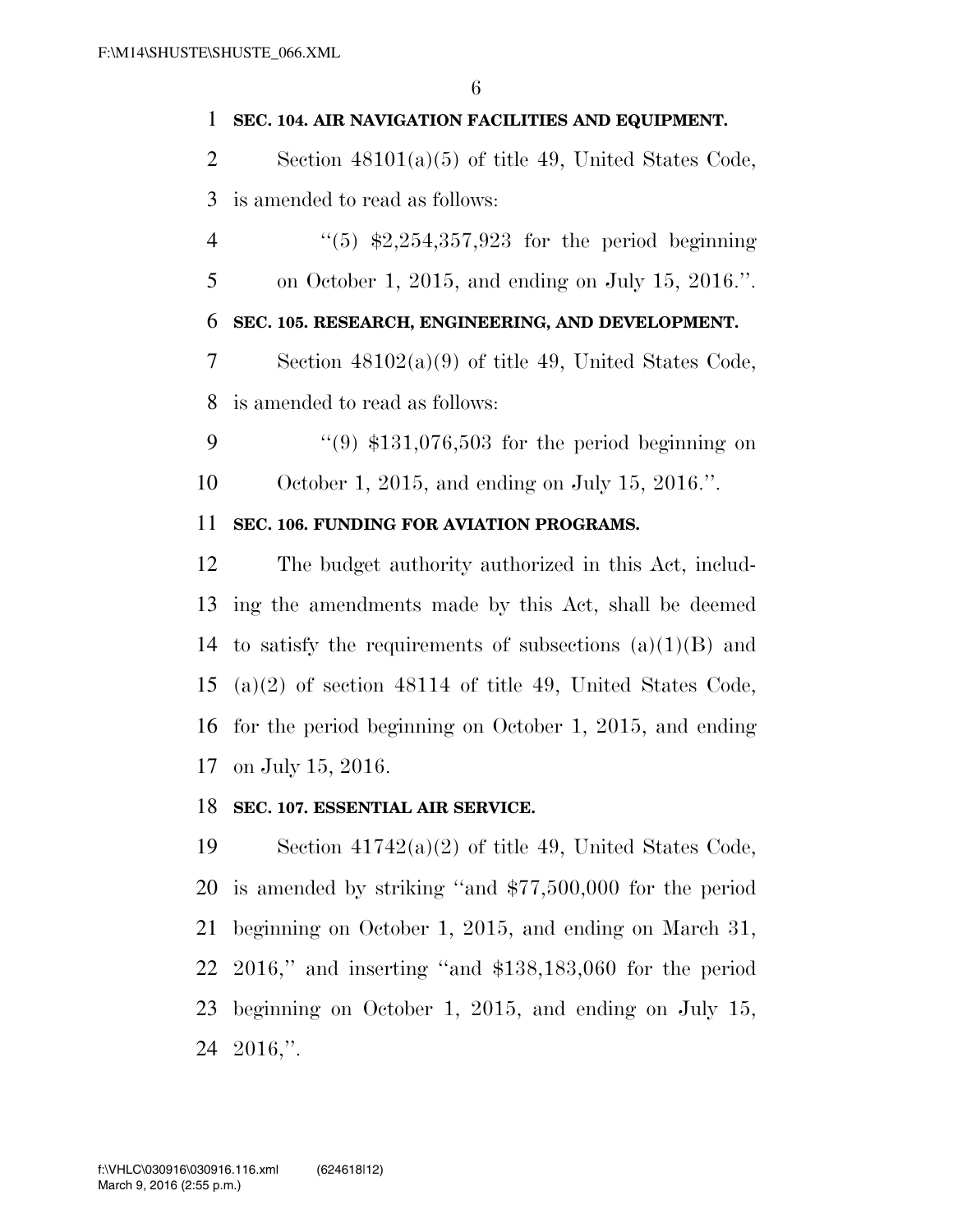# **TITLE II—REVENUE PROVISIONS**

# **SEC. 201. EXPENDITURE AUTHORITY FROM AIRPORT AND**

# (a) IN GENERAL.—Section 9502(d) of the Internal Revenue Code of 1986 is amended—

6 (1) in paragraph  $(1)$ —

**AIRWAY TRUST FUND.** 

 (A) by striking ''April 1, 2016'' in the matter preceding subparagraph (A) and insert-ing ''April 1, 2017'', and

 (B) by striking the semicolon at the end of subparagraph (A) and inserting ''or the Airport and Airway Extension Act of 2016 or any speci-fied extension;'', and

(2) by adding at the end the following:

15 "(7) SPECIFIED EXTENSION.—For purposes of paragraph (1), the term 'specified extension' means any provision of law enacted after the date of the enactment of this paragraph and before April 1, 2017, but only to the extent that such provision of law provides for the extension (including authoriza- tion of additional amounts) of an existing authority (determined as of the date of the enactment of this paragraph) for a period ending not later than March 31, 2017, under one or more of the following: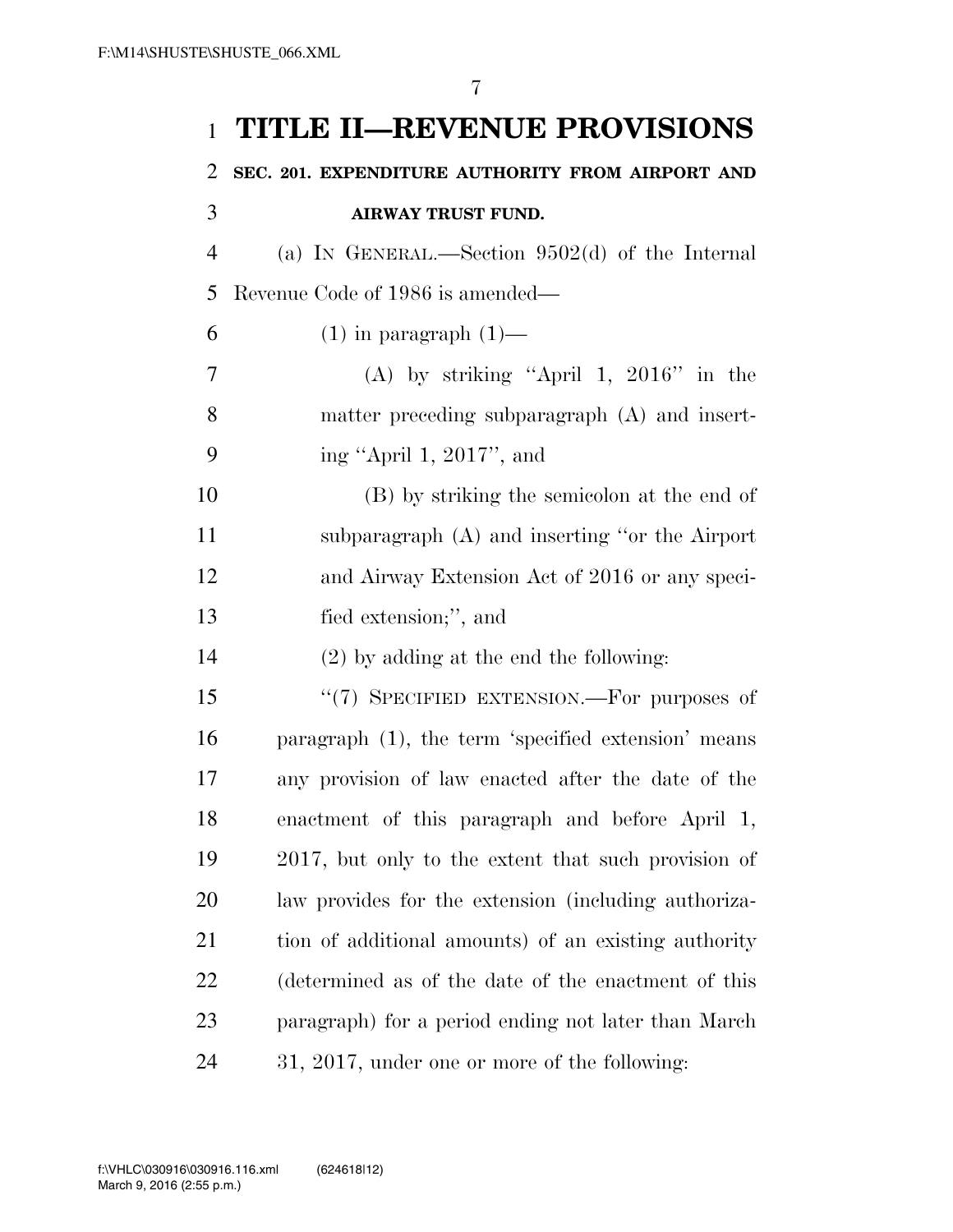| $\mathbf{1}$   | $\lq\lq$ Section 106, 41742, 41743, 47104,              |
|----------------|---------------------------------------------------------|
| $\overline{2}$ | 47107, 47114, 47115, 47116, 47117, 47124,               |
| 3              | 47141, 48101, 48102, 48103, or 48114 of title           |
| $\overline{4}$ | 49, United States Code.                                 |
| 5              | "(B) Section 186(d) or 409(d) of the Vi-                |
| 6              | sion 100—Century of Aviation Reauthorization            |
| $\overline{7}$ | Act.                                                    |
| 8              | "(C) Section 140(c)(1), 411(h), or $822(k)$             |
| 9              | of the FAA Modernization and Reform Act of              |
| 10             | $2012."$ .                                              |
| 11             | (b) CONFORMING AMENDMENT.—Section $9502(e)(2)$          |
| 12             | of such Code is amended by striking "April 1, 2016" and |
|                |                                                         |
| 13             | inserting "April 1, 2017".                              |
| 14             | SEC. 202. EXTENSION OF TAXES FUNDING AIRPORT AND        |
| 15             | <b>AIRWAY TRUST FUND.</b>                               |
| 16             | (a) FUEL TAXES.—Section $4081(d)(2)(B)$ of the In-      |
| 17             | ternal Revenue Code of 1986 is amended by striking      |
| 18             | "March 31, 2016" and inserting "March 31, 2017".        |
| 19             | (b) TICKET TAXES.—                                      |
| 20             | PERSONS.—Section $4261(k)(1)(A)(ii)$<br>(1)<br>-of      |
| 21             | such Code is amended by striking "March 31, 2016"       |
| 22             | and inserting "March 31, 2017".                         |
| 23             | PROPERTY.—Section $4271(d)(1)(A)(ii)$ of<br>(2)         |
| 24             | such Code is amended by striking "March 31, 2016"       |